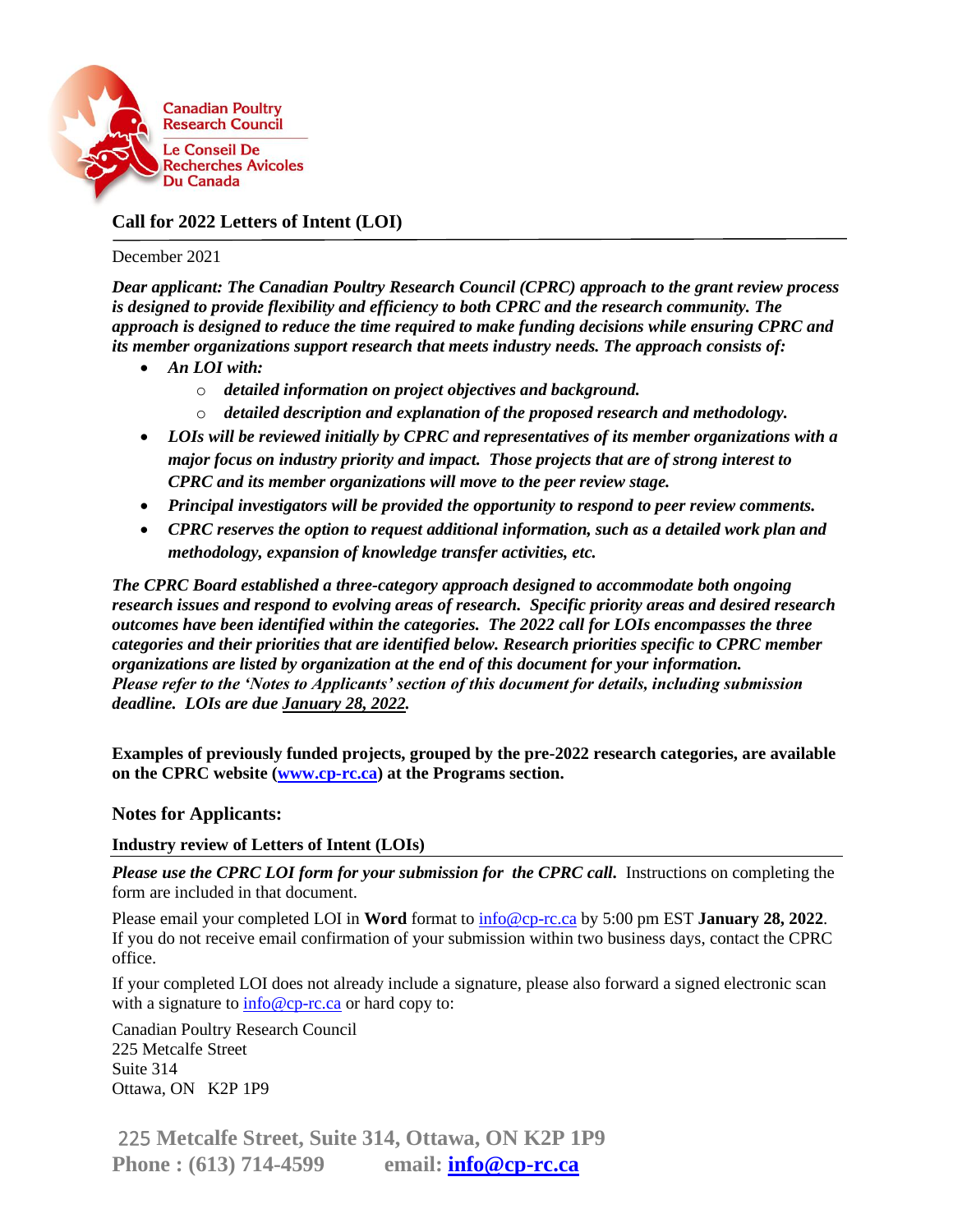Your electronic submission is due **January 28, 2022**, however signed hard copies need not arrive by that date.

### **Budget**

Applicants should limit their requests from CPRC to a maximum total of \$60,000.

Industry dollars, whether from CPRC or other industry sources, must be matched with non-industry dollars at a ratio of at least 1:1. Higher leverage ratios are preferred.

### **Review process**

LOIs will be reviewed on the following criteria:

- **Scientific concept and approach:** The proposal must be scientifically sound, technically feasible, and promise either to generate new knowledge or to apply existing knowledge in an innovative manner.
- **Industry impact:** The proposal must identify how the work will benefit the poultry industry, especially in terms of helping industry reach its research target outcomes, and should outline any additional potential social and/or economic benefits that will be realized in Canada.
- **Knowledge transfer and commercialization:** The proposal should describe how outcomes of the work will be shared with the research community and how it might be utilized by industry, including suggestions on how the resulting technology might be commercialized.

Collaboration among scientists and institutions is encouraged and will be a consideration during the review process.

All applicants will be informed of the CPRC Board decision to accept or reject the LOI after each of the internal and peer review steps identified above.

### **Future Calls**

With input from academe, government and industry, the CPRC will continually review its research priority list and, if necessary, adjust it to reflect existing and emerging issues of importance to its members. Provided they remain of high importance, individual priority areas will be the subject of future LOI calls at regular intervals so as to promote continuity in existing research programs.

### **Questions?**

Inquiries regarding this call for Grant Applications should be directed to Caroline Wilson via email at caroline.wilson@cp-rc.ca or phone at 613-714-4599 ext. 103.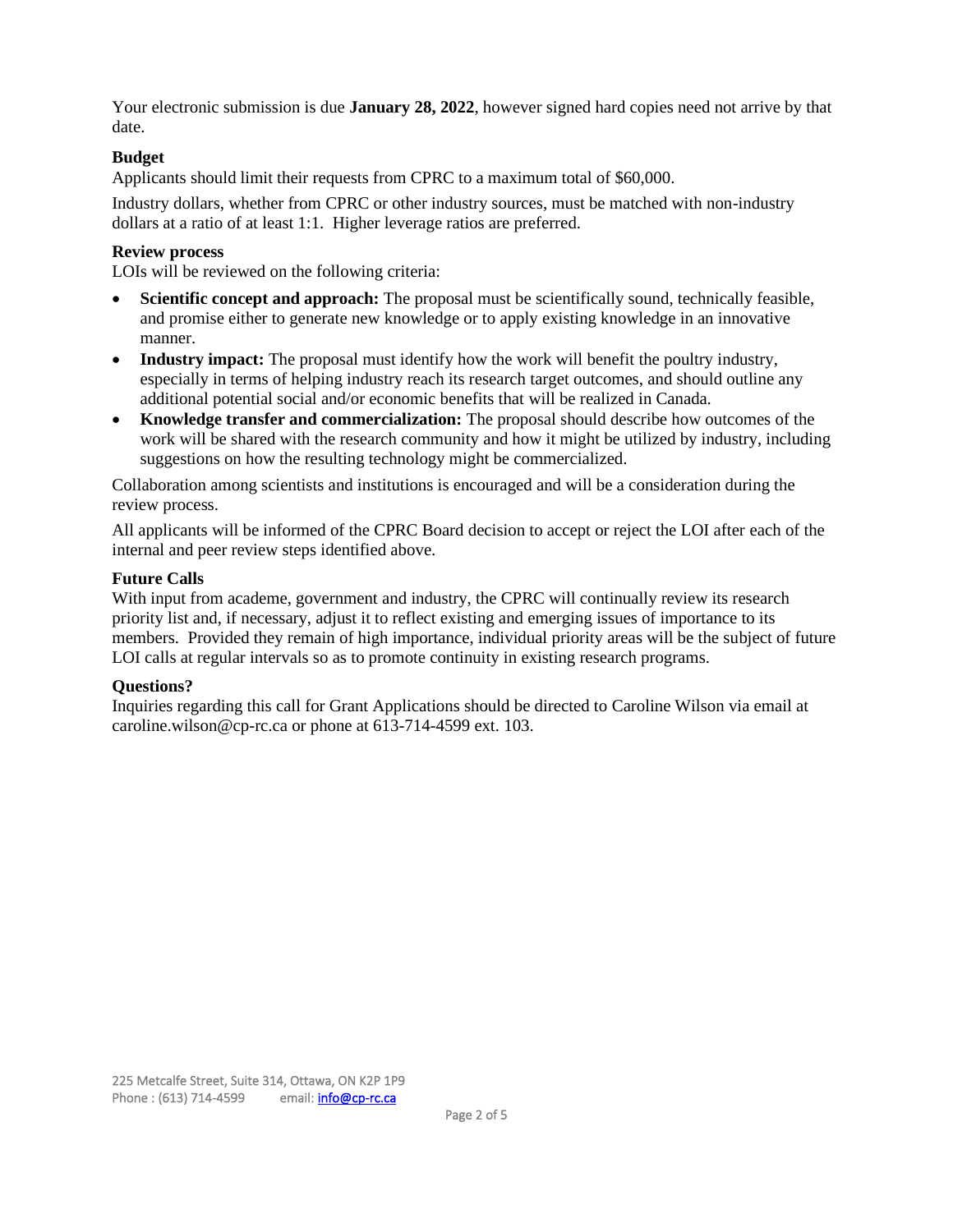# **CPRC MEMBER PRIORITY LISTS**

As additional information, please see the following research priority lists from each of the CPRC Members.

### **Canadian Hatching Egg Producers**

Ammonia and *Salmonella* Enteritidis (SE) reduction have been designated as top priorities by the CHEP Research Committee.

- 1. Production-based Research
	- a. Methods to increase fertility and number of saleable chicks
		- Differences in fertility and paid hatch
		- When is it most beneficial to add spiking roosters?
		- Research on new and emerging technology to assess on-farm, real-time fertility
- 2. Breeder Welfare
	- a. Ammonia Control
		- Developing more accurate methods to measure ammonia on-farm, and validating existing ammonia measurement equipment (such as the ammonia meters used by auditors)
		- Establishing baseline ammonia levels on the farm, and once a consistent methodology is established, have CHEP compile national data to inform decisions going forward
		- Validating benchmarks (such as those referenced in the code, or those determined as a result of on-farm baseline data), including the study of the impacts of different levels of ammonia concentration on the health and wellbeing of birds and humans in order to determine appropriate level(s) of ammonia to include in the animal care program as maximum thresholds depending on climate and temperature
		- Cost-effective methods to control ammonia
	- b. Density
	- c. Euthanasia
		- Methods for birds>3kg, including low atmospheric pressure stunning (LAPS) o Is LAPS practical for on farm application?
		- Efficient and quick way to euthanize breeder flocks in an emergency situation
	- d. Aggression
		- Feed energy and male aggression
		- Research linking specific genetic traits with male to female aggression
	- e. Early mortality of breeder hens (*E*. coli, staphylococci)
		- *E*. coli and staphylococci more likely to post peak mortality association
	- f. Physical alterations
		- Toe-trimming, beak trimming: ideal methods and timing for procedures
		- Cost-effective, practical management practices that can eliminate physical alterations
	- g. Transporting newly hatched chicks
		- Length of time that newly hatched chicks are sustained by the yolk sac
		- Effectiveness of hydration/nutrient products used prior to and during transit
	- h. Effects of vaccination programs on breeder welfare
		- Current status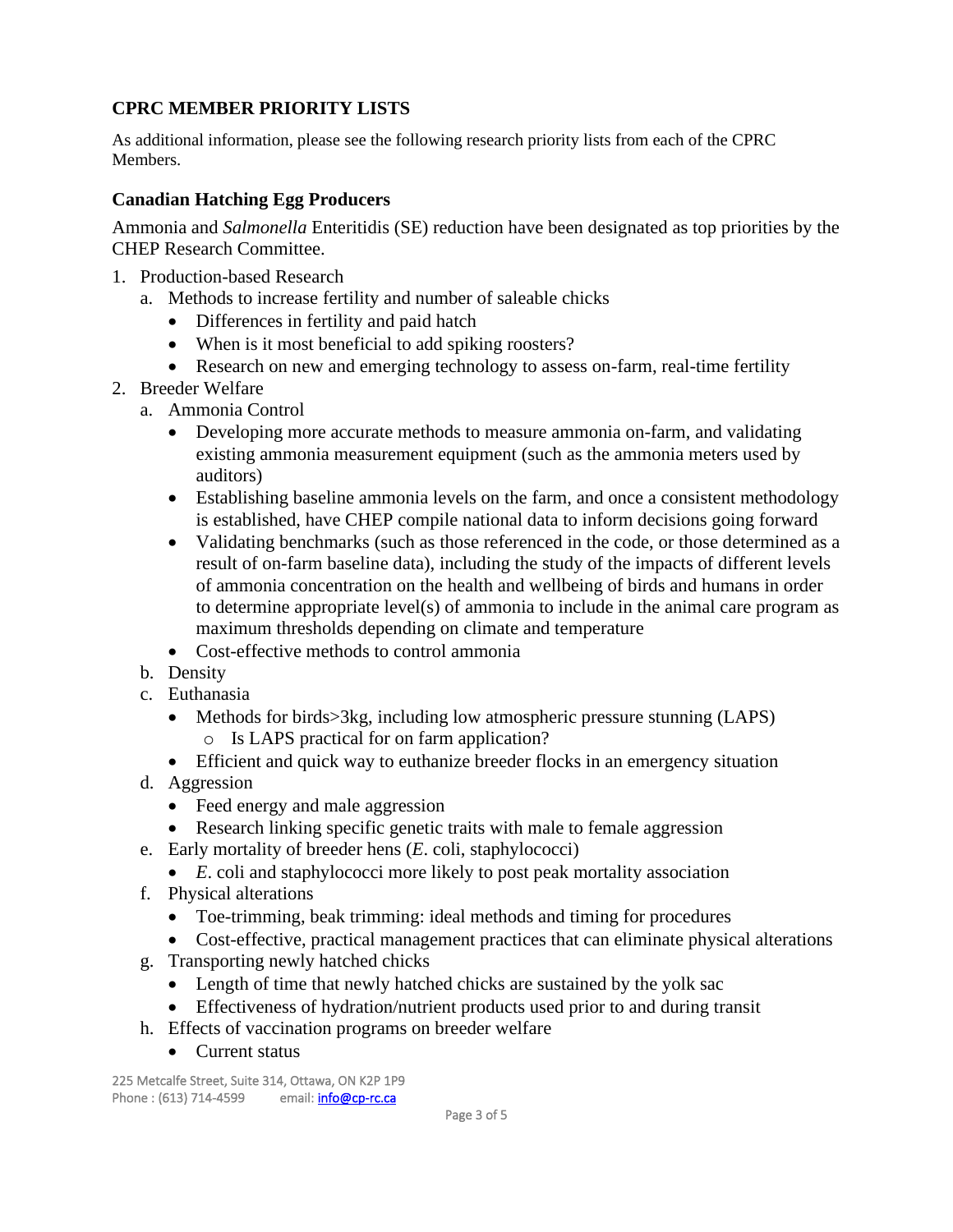- Maximum thresholds how much is too much?
- 3. Environmental Research
	- a. Effects of temperature control on egg handling and holding, and egg transfer vehicles, including egg sweating and links to rots after eggs leave the farm
	- b. Effects of lighting on broiler breeder production, fertility, and bird health
		- LED lighting long-term
		- Light intensity, spectrum, colour temperature (K)
- 4. Poultry Health and Disease
	- a. Variant bronchitis-impact on breeder production and fertility
	- b. White chick syndrome
	- c. More efficient vaccination programs
	- d. Effect of probiotics
	- *e. Mycoplasma synoviae*
- **5.** Alternatives to antimicrobials

## **Chicken Farmers of Canada**

- 1. Animal Health/AMU:
	- a. Development and evaluation of new vaccines for pathogens that have developed virulent resistant strains (e.g., Reovirus) and for serious production-limiting diseases of broiler chickens.
		- Evaluation of the efficacy of E.coli vaccinations in broilers
		- Vaccine strategies for current infectious bursal disease strain
		- research for vaccine options/products for dealing with *Enterococcus cecorum* in the barn.
		- •
	- b. Develop and/or evaluate preventive treatment strategies (e.g., dietary, management)/effective alternatives to antibiotics (e.g., prebiotics, probiotics, oils etc.) to reduce the impact of the elimination of the preventive use of Category III antibiotics and to control serious pathogens (e.g., Necrotic Enteritis)
		- Management strategies to mitigate the impact of the absence of the preventive use of antibiotics (e.g., downtime, stocking density, barn sanitation, waterline sanitation, practical early litter moisture management for proper cocci cycling).
		- Monitoring the emergence or resurgence of pathogens or diseases following the gradual withdrawal of antibiotics
	- c. Evaluate different management strategies to control cellulitis

## **Egg Farmers of Canada**

- 1. Environment and sustainability
- 2. End of flock management
- 3. Innovative uses of eggs
- 4. Animal care science
- 5. Food safety